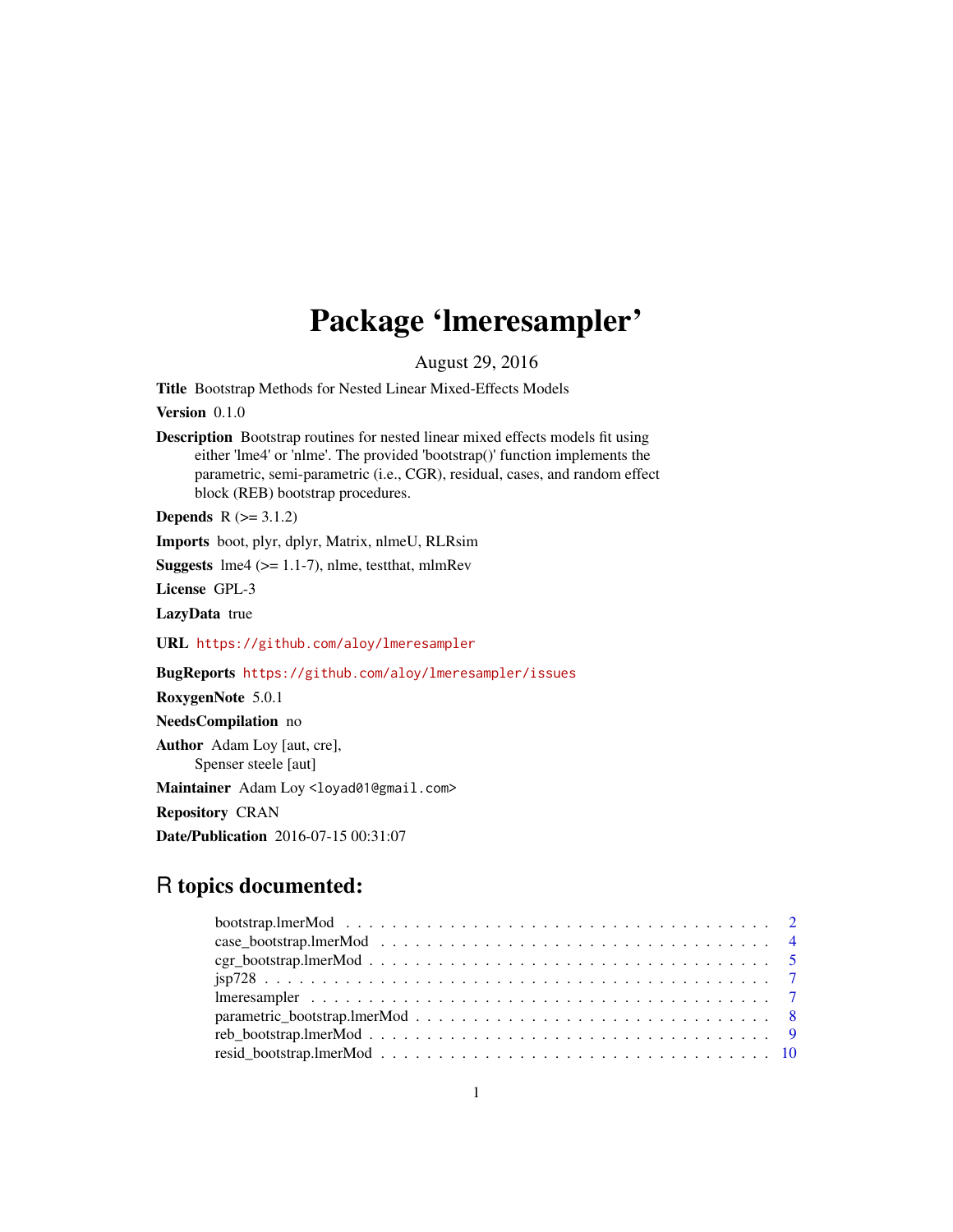## <span id="page-1-0"></span>**Index** [12](#page-11-0)

bootstrap.lmerMod *Bootstrap Nested Linear Mixed-Effects Models*

## Description

Perform various bootstrap process for nested linear mixed effects (LMEs) models including: parametric, residual, cases, CGR, and REB bootstraps.

### Usage

## S3 method for class 'lmerMod' bootstrap(model, fn, type, B, resample, reb\_type) ## S3 method for class 'lme' bootstrap(model, fn, type, B, resample, reb\_type) bootstrap(model, fn, type, B, resample = NULL, reb\_type = NULL)

## Arguments

| model    | The model object you wish to bootstrap.                                                                                                                                                                                                                                                                                                       |
|----------|-----------------------------------------------------------------------------------------------------------------------------------------------------------------------------------------------------------------------------------------------------------------------------------------------------------------------------------------------|
| fn       | A function returning the statistic(s) of interest.                                                                                                                                                                                                                                                                                            |
| type     | A character string indicating the type of bootstrap that is being requested. Possi-<br>ble values are "parametric", "residual", "case", "cgr", or "reb" (random<br>effect block bootstrap).                                                                                                                                                   |
| B        | The number of bootstrap resamples.                                                                                                                                                                                                                                                                                                            |
| resample | A logical vector specifying whether each level of the model should be resampled<br>in the cases bootsrap. The levels should be specified from the highest level<br>(largest cluster) of the hierarchy to the lowest (observation-level); for example<br>for students within a school, specify the school level first, then the student level. |
| reb_type | Specification of what random effect block bootstrap version to implement. Pos-<br>sible values are $\theta$ , 1 or 2.                                                                                                                                                                                                                         |

## Details

All of the below methods have been implemented for nested linear mixed-effects models fit by lmer (i.e., an lmerMod object) and lme (i.e., an lmerMod object). Details of the bootstrap procedures can be found in the help file for that specific function.

## Value

The returned value is an object of class "boot", compatible with the boot package's [boot](#page-0-0) methods.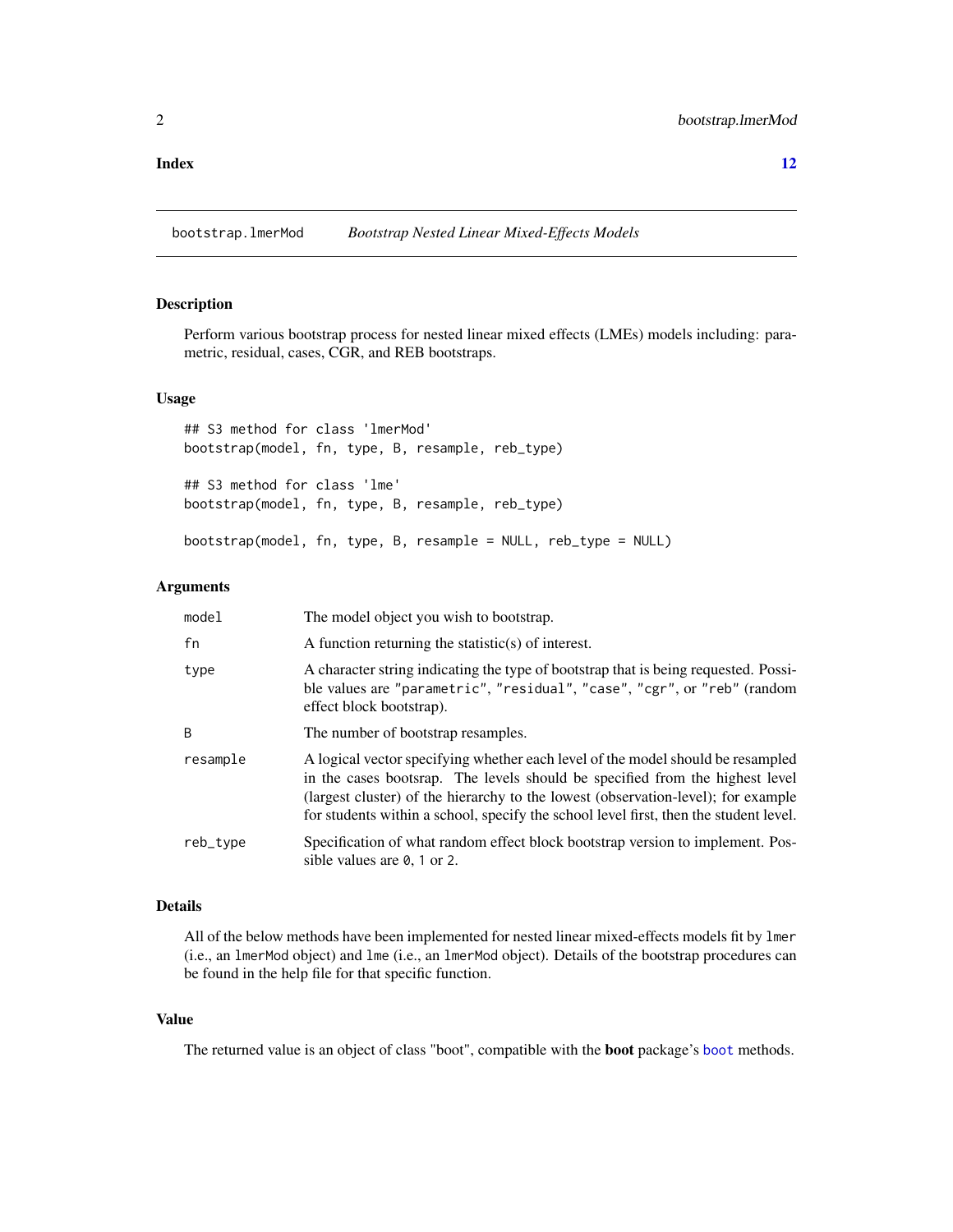#### <span id="page-2-0"></span>References

Carpenter, J. R., Goldstein, H. and Rasbash, J. (2003) A novel bootstrap procedure for assessing the relationship between class size and achievement. *Journal of the Royal Statistical Society. Series C (Applied Statistics)*, 52, 431–443.

Chambers, R. and Chandra, H. (2013) A random effect block bootstrap for clustered data. *Journal of Computational and Graphical Statistics*, 22, 452–470.

Morris, J. S. (2002) The BLUPs are not "best" when it comes to bootstrapping. *Statistics and Probability Letters*, 56, 425–430.

Van der Leeden, R., Meijer, E. and Busing F. M. (2008) Resampling multilevel models. In J. de Leeuw and E. Meijer, editors, *Handbook of Multilevel Analysis*, pages 401–433. New York: Springer.

## See Also

- [parametric\\_bootstrap](#page-7-1), [resid\\_bootstrap](#page-9-1), [case\\_bootstrap](#page-3-1), [cgr\\_bootstrap](#page-4-1), [reb\\_bootstrap](#page-8-1) for more details on a specific bootstrap.
- [bootMer](#page-0-0) in the lme4 package for an implementation of (semi-)parameteric bootstrap for mixed models.
- [boot](#page-0-0), [boot.ci](#page-0-0), and [plot.boot](#page-0-0) from the boot package.

## Examples

```
library(lme4)
vcmodA <- lmer(mathAge11 ~ mathAge8 + gender + class + (1 | school), data = jsp728)
## you can write your own function to return stats, or use something like 'fixef'
mySumm <- function(.) {
  s < - getME(., 'sigma'')c(beta = getME(., "beta"), sigma = s, sig01 = unname(s * getME(., "theta")))}
## running a parametric bootstrap
boo1 <- bootstrap(model = vcmodA, fn = mySumm, type = "parametric", B = 100)
## Not run:
## running a cases bootstrap - only resampling the schools
boo2 <- bootstrap(model = vcmodA, fn = mySumm, type = "case", B = 100, resample = c(TRUE, FALSE))
## running a cases bootstrap - resampling the schools and students within the school
boo2 <- bootstrap(model = vcmodA, fn = mySumm, type = "case", B = 100, resample = c(TRUE, FALSE))
## running a semi-parametric bootstrap
boo3 <- bootstrap(model = vcmodA, fn = mySumm, type = "cgr", B = 100)
## running a residual bootstrap
boo4 <- bootstrap(model = vcmodA, fn = mySumm, type = "residual", B = 100)
## running an REB0 bootstrap
boo5 <- bootstrap(model = vcmodA, fn = mySumm, type = "reb", B = 100, reb_typ = 0)
```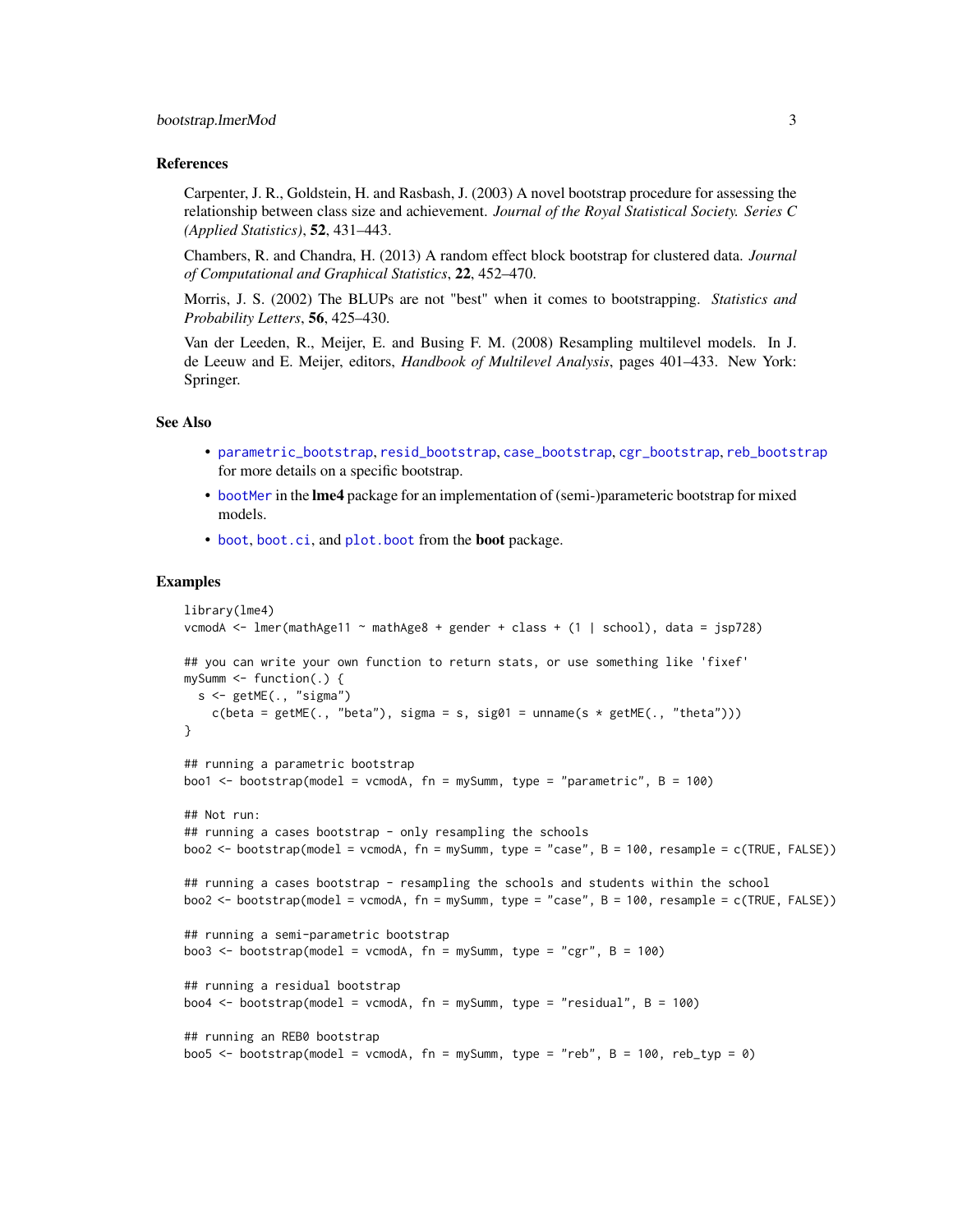```
## End(Not run)
## to "look" at it you must have the 'boot' package loaded
require("boot")
boo1
## you can extract the boostrapped values as a data frame
as.data.frame(boo1)
## bootstrap confidence intervals are easily found using 'boot.ci'
## warnings about "Some ... intervals may be unstable" go away
## for larger bootstrap samples
boot.ci(boo1, index = 1, type=c("norm", "basic", "perc"))
boot.ci(boo1, index = 6, type=c("norm", "basic", "perc"))
## you can also examine the bootstrap samples graphically
plot(boo1, index = 1)
```
case\_bootstrap.lmerMod

*Cases Bootstrap for Nested LMEs*

## <span id="page-3-1"></span>Description

Generate cases bootstrap replicates of a statistic for a nested linear mixed-effects model.

#### Usage

```
## S3 method for class 'lmerMod'
case_bootstrap(model, fn, B, resample)
```
## S3 method for class 'lme' case\_bootstrap(model, fn, B, resample)

```
case_bootstrap(model, fn, B, resample)
```
## Arguments

| model    | The model object you wish to bootstrap.                                                                                                                                                                                                                                                                                                       |
|----------|-----------------------------------------------------------------------------------------------------------------------------------------------------------------------------------------------------------------------------------------------------------------------------------------------------------------------------------------------|
| fn       | A function returning the statistic(s) of interest.                                                                                                                                                                                                                                                                                            |
| B.       | The number of bootstrap resamples.                                                                                                                                                                                                                                                                                                            |
| resample | A logical vector specifying whether each level of the model should be resampled<br>in the cases bootsrap. The levels should be specified from the highest level<br>(largest cluster) of the hierarchy to the lowest (observation-level); for example<br>for students within a school, specify the school level first, then the student level. |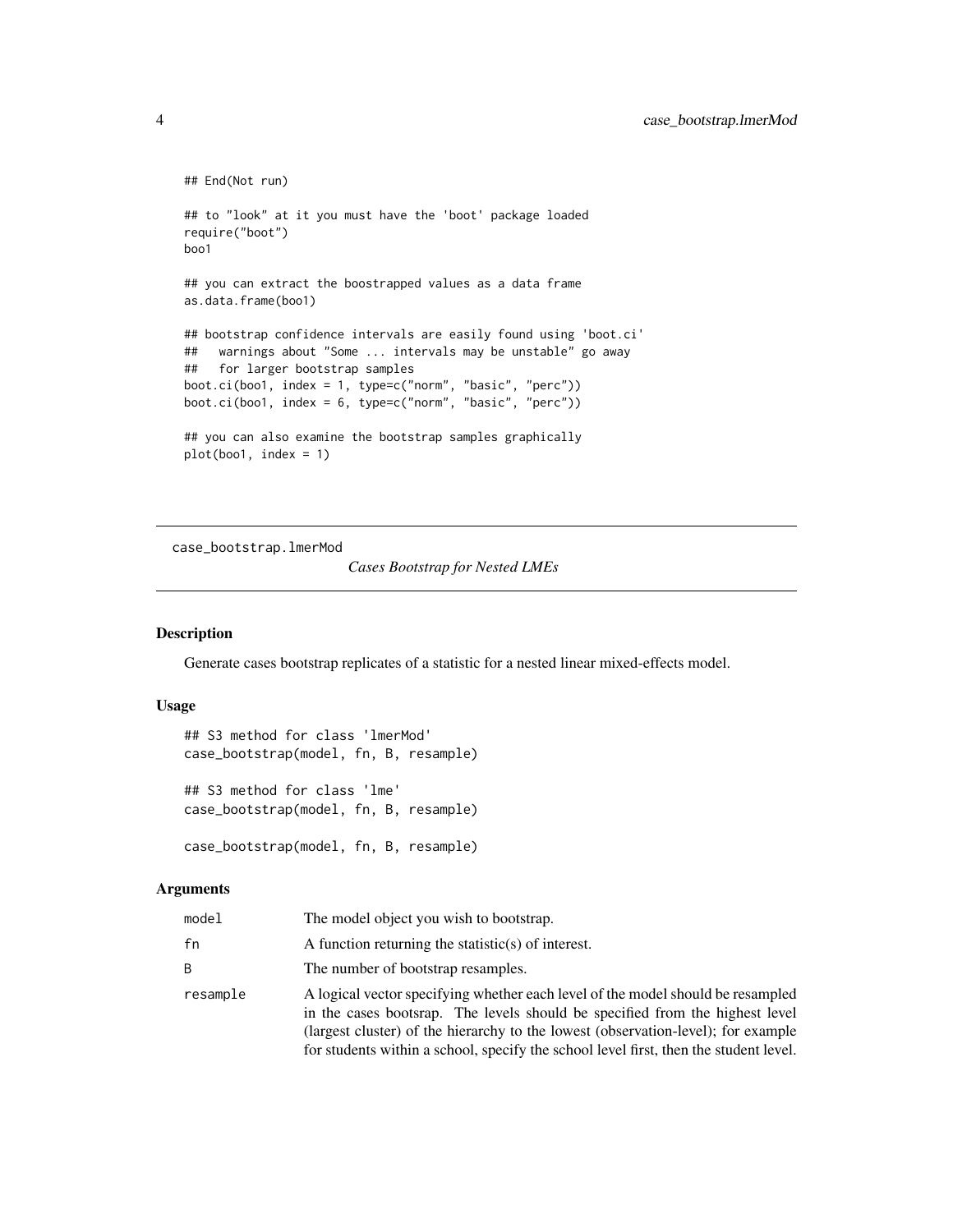## <span id="page-4-0"></span>Details

The cases bootstrap is a fully nonparametric bootstrap that resamples the data with respect to the clusters in order to generate bootstrap samples. Depending on the nature of the data, the resampling can be done only for the higher-level cluster(s), only at the observation-level within a cluster, or at all levels. See Van der Leeden et al. (2008) for a nice discussion of this decision.

To resample a given level of the model, the corresponding entry in the logical vector specified in the resample parameter must be set to true. A few examples are given below in terms of a two-level model where students are clustered within schools:

- To resample only the schools, set resample = c(TRUE, FALSE).
- To resample only the students, set resample = c(FALSE, TRUE).
- To resample both the students and the schools, set resample = c(TRUE, TRUE).

## Value

The returned value is an object of class "[boot](#page-0-0)", compatible with the **boot** package's boot methods.

## References

Van der Leeden, R., Meijer, E. and Busing F. M. (2008) Resampling multilevel models. In J. de Leeuw and E. Meijer, editors, *Handbook of Multilevel Analysis*, pages 401–433. New York: Springer.

## See Also

- [parametric\\_bootstrap](#page-7-1), [resid\\_bootstrap](#page-9-1), [case\\_bootstrap](#page-3-1), [cgr\\_bootstrap](#page-4-1), [reb\\_bootstrap](#page-8-1) for more details on a specific bootstrap.
- [bootMer](#page-0-0) in the lme4 package for an implementation of (semi-)parameteric bootstrap for mixed models.
- [boot](#page-0-0), [boot.ci](#page-0-0), and [plot.boot](#page-0-0) from the boot package.

cgr\_bootstrap.lmerMod *CGR Bootstrap for Nested LMEs*

### <span id="page-4-1"></span>Description

Generate semi-parametric bootstrap replicates of a statistic for a nested linear mixed-effects model.

#### Usage

```
## S3 method for class 'lmerMod'
cgr_bootstrap(model, fn, B)
## S3 method for class 'lme'
cgr_bootstrap(model, fn, B)
cgr_bootstrap(model, fn, B)
```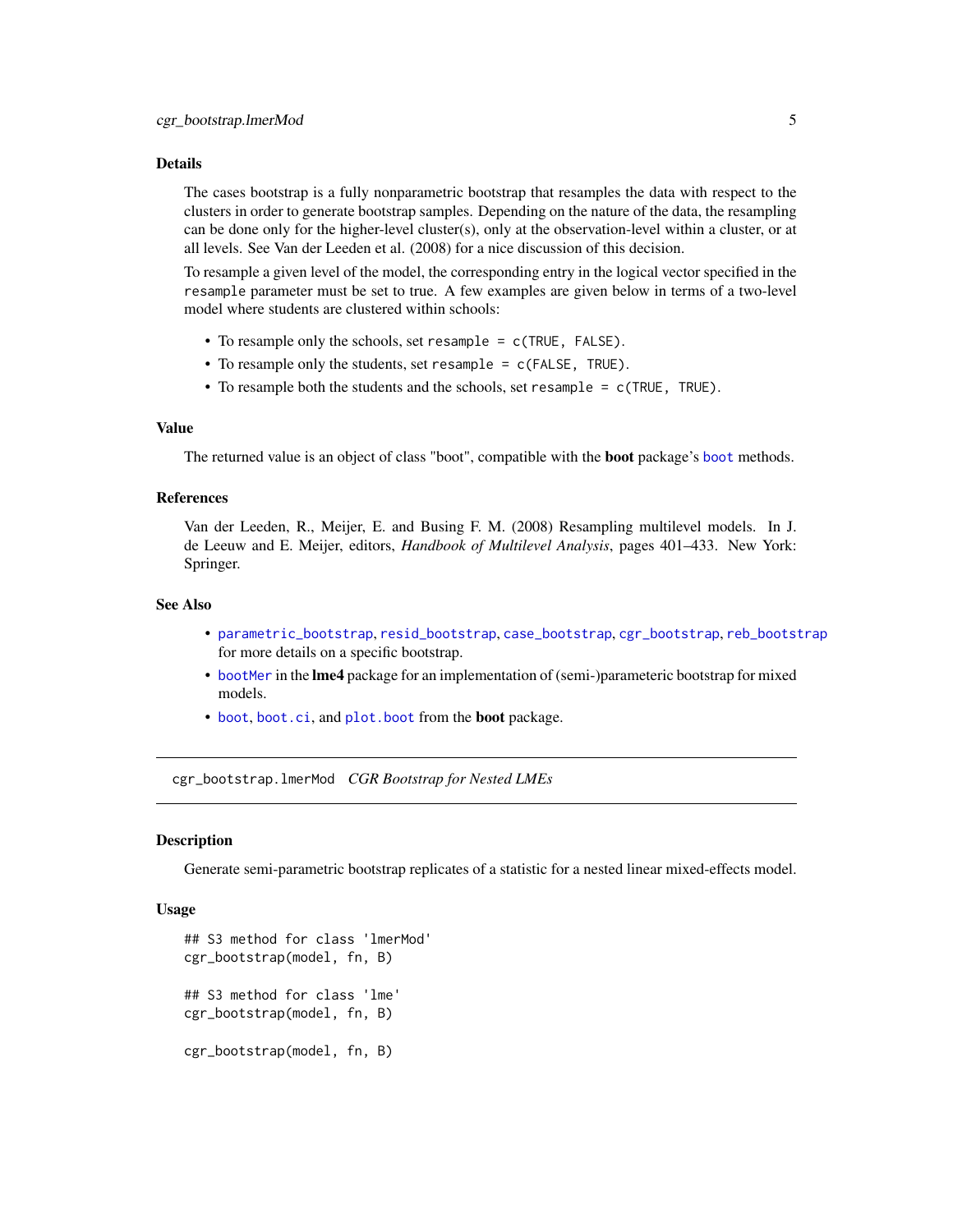## <span id="page-5-0"></span>**Arguments**

| model        | The model object you wish to bootstrap.            |
|--------------|----------------------------------------------------|
| fn           | A function returning the statistic(s) of interest. |
| <sup>B</sup> | The number of bootstrap resamples.                 |

## Details

The semi-parametric bootstrap algorithm implemented was outlined by Carpenter, Goldstein and Rasbash (2003). The algorithm is outlined below:

- 1. Obtain the parameter estimates from the fitted model and calculate the estimated error terms and EBLUPs.
- 2. Rescale the error terms and EBLUPs so that the empirical variance of these quantities is equal to estimated variance components from the model.
- 3. Sample independently with replacement from the rescaled estimated error terms and rescaled EBLUPs.
- 4. Obtain bootstrap samples by combining the samples via the fitted model equation.
- 5. Refit the model and extract the statistic(s) of interest.
- 6. Repeat steps 3-5 B times.

## Value

The returned value is an object of class "[boot](#page-0-0)", compatible with the **boot** package's boot methods.

## References

Carpenter, J. R., Goldstein, H. and Rasbash, J. (2003) A novel bootstrap procedure for assessing the relationship between class size and achievement. *Journal of the Royal Statistical Society. Series C (Applied Statistics)*, 52, 431–443.

## See Also

- [parametric\\_bootstrap](#page-7-1), [resid\\_bootstrap](#page-9-1), [case\\_bootstrap](#page-3-1), [cgr\\_bootstrap](#page-4-1), [reb\\_bootstrap](#page-8-1) for more details on a specific bootstrap.
- [bootMer](#page-0-0) in the lme4 package for an implementation of (semi-)parameteric bootstrap for mixed models.
- [boot](#page-0-0), [boot.ci](#page-0-0), and [plot.boot](#page-0-0) from the boot package.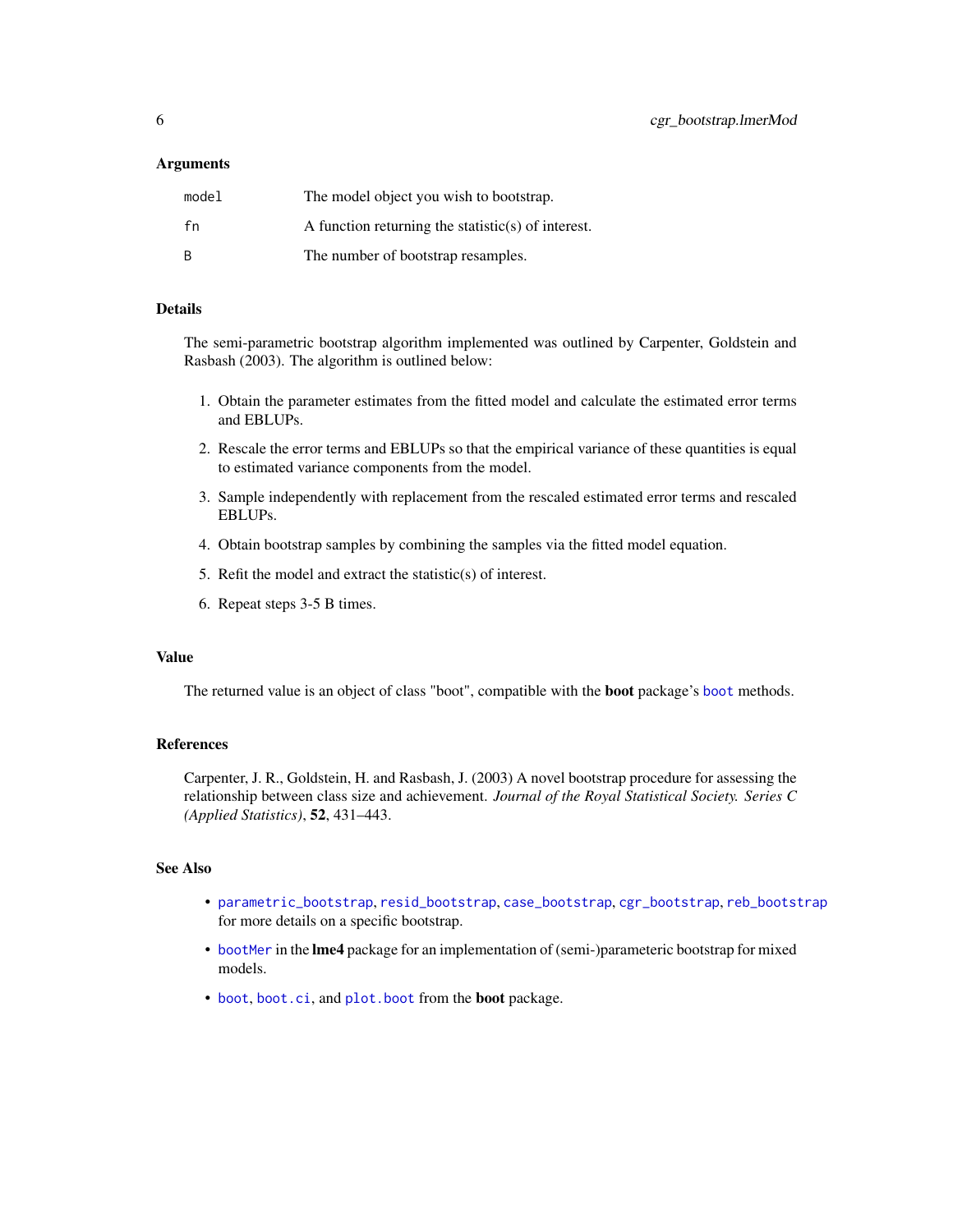## <span id="page-6-0"></span>Description

A dataset containing 728 students from 50 primary (elementary) schools in inner Londan that were part of the Junior School Project (JSP). The variables are as follows:

- mathAge11: score on Maths at age 11
- mathAge8: score on Maths at age 8
- gender: gender, a factor with 2 levels (F, M)
- class: father's social class, a factor with 2 levels (manual, nonmanual)
- shool: school code (1-50)
- normAge11: normalized score on Maths at age 11
- normAge8: normalized score on Maths at age 8
- schoolMathAge8: average school Maths score
- mathAge8c: centered Maths score at age 8

## Usage

data(jsp728)

## Format

A data frame with 728 rows and 8 variables.

## Source

<http://www.bristol.ac.uk/cmm/team/hg/msm-3rd-ed/datasets.html>

## References

Goldstein, H. (2011). Multilevel Statistical Models (4th ed.). Hoboken: Wiley

lmeresampler *Bootstrapping Nested Linear Mixed Effects Models*

## Description

ADD A DESCRIPTION HERE.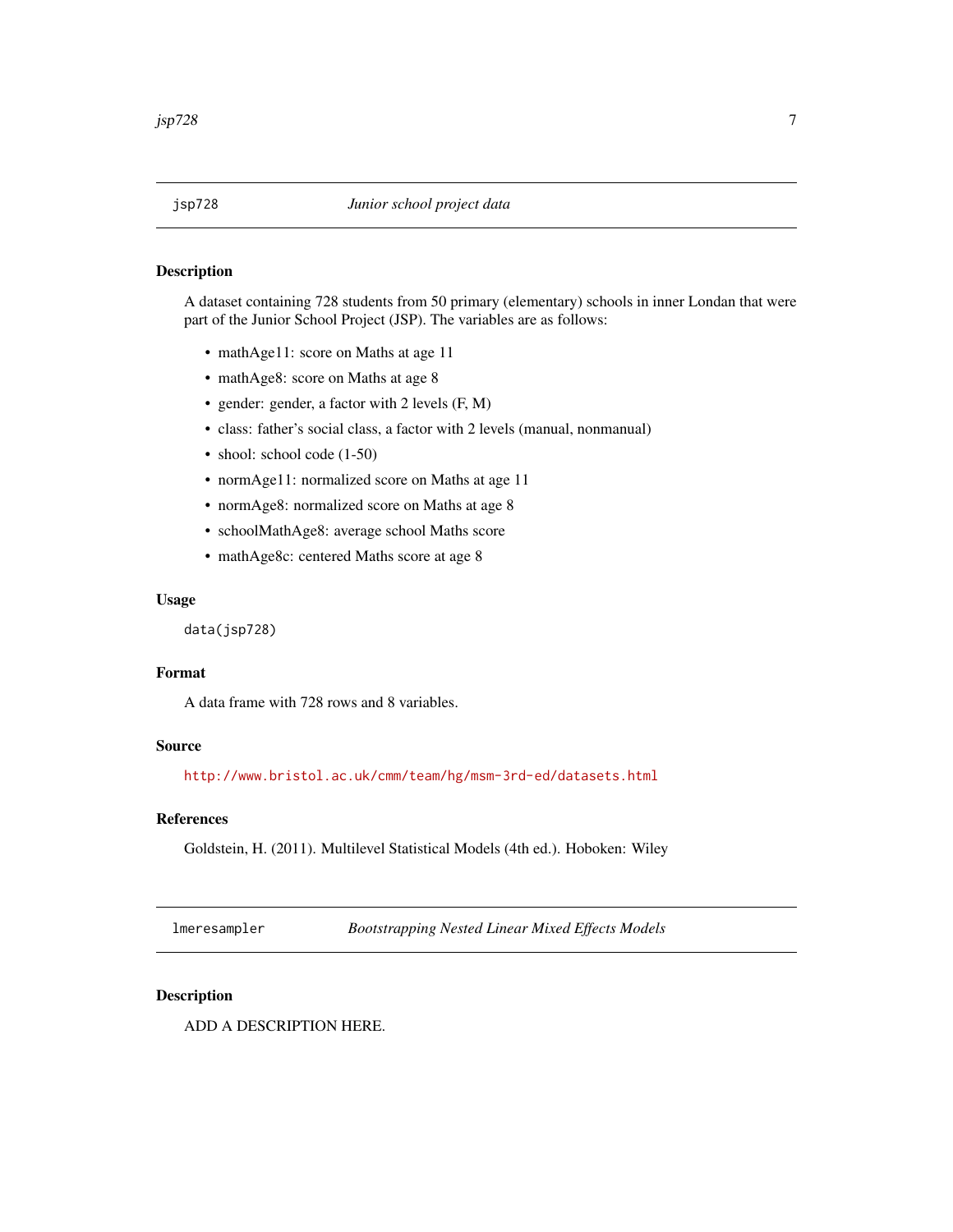<span id="page-7-0"></span>parametric\_bootstrap.lmerMod

*Parametric Bootstrap for Nested LMEs*

## <span id="page-7-1"></span>Description

Generate parametric bootstrap replicates of a statistic for a nested linear mixed-effects model.

## Usage

```
## S3 method for class 'lmerMod'
parametric_bootstrap(model, fn, B)
## S3 method for class 'lme'
parametric_bootstrap(model, fn, B)
parametric_bootstrap(model, fn, B)
```
## Arguments

| model | The model object you wish to bootstrap.            |
|-------|----------------------------------------------------|
| fn    | A function returning the statistic(s) of interest. |
| B     | The number of bootstrap resamples.                 |

## Details

The parametric bootstrap simulates bootstrap samples from the estimated distribution functions. That is, error terms and random effects are simulated from their estimated normal distributions and are combined into bootstrap samples via the fitted model equation.

## Value

The returned value is an object of class "boot", compatible with the boot package's [boot](#page-0-0) methods.

## References

Chambers, R. and Chandra, H. (2013) A random effect block bootstrap for clustered data. *Journal of Computational and Graphical Statistics*, 22, 452–470.

Van der Leeden, R., Meijer, E. and Busing F. M. (2008) Resampling multilevel models. In J. de Leeuw and E. Meijer, editors, *Handbook of Multilevel Analysis*, pages 401–433. New York: Springer.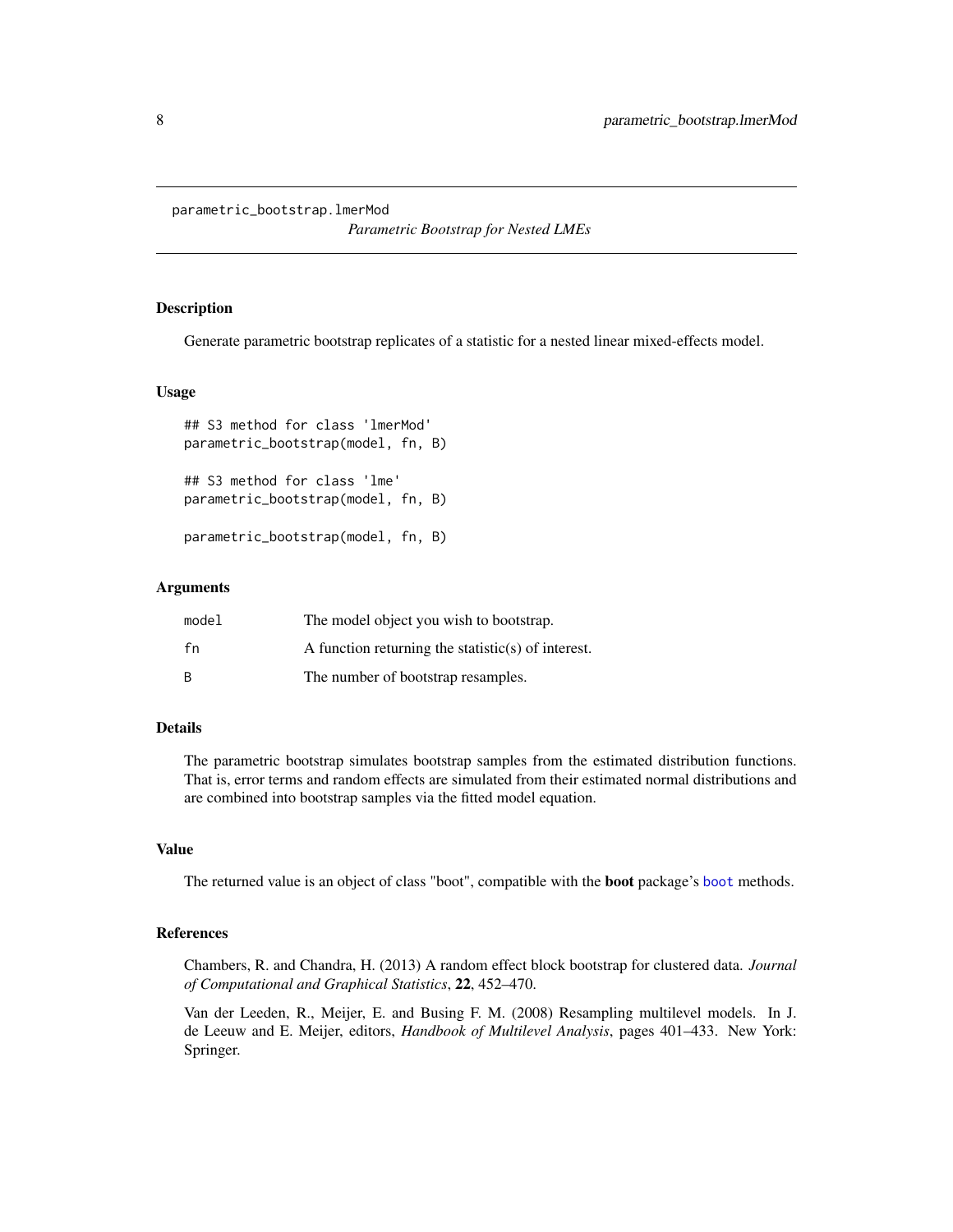## <span id="page-8-0"></span>See Also

- [parametric\\_bootstrap](#page-7-1), [resid\\_bootstrap](#page-9-1), [case\\_bootstrap](#page-3-1), [cgr\\_bootstrap](#page-4-1), [reb\\_bootstrap](#page-8-1) for more details on a specific bootstrap.
- [bootMer](#page-0-0) in the lme4 package for an implementation of (semi-)parameteric bootstrap for mixed models.
- [boot](#page-0-0), [boot.ci](#page-0-0), and [plot.boot](#page-0-0) from the boot package.

reb\_bootstrap.lmerMod *REB Bootstrap for Two-Level Nested LMEs*

## <span id="page-8-1"></span>Description

Generate random effect block (REB) bootstrap replicates of a statistic for a two-level nested linear mixed-effects model.

## Usage

```
## S3 method for class 'lmerMod'
reb_bootstrap(model, fn, B, reb_type = 0)
## S3 method for class 'lme'
reb\_bootstrap(model, fn, B, reb\_type = 0)
```
reb\_bootstrap(model, fn, B, reb\_type = 0)

## Arguments

| model    | The model object you wish to bootstrap.                                                                               |
|----------|-----------------------------------------------------------------------------------------------------------------------|
| fn       | A function returning the statistic(s) of interest.                                                                    |
|          | The number of bootstrap resamples.                                                                                    |
| reb_type | Specification of what random effect block bootstrap version to implement. Pos-<br>sible values are $\theta$ , 1 or 2. |

## Details

The random effects block (REB) bootstrap was outlined by Chambers and Chandra (2013) and has been developed for two-level nested linear mixed-effects (LME) models. Consider a two-level LME of the form

$$
y = X\beta + Zb + \epsilon
$$

The REB bootstrap algorithm (type =  $\theta$ ) is as follows:

- 1. Calculate the nonparametric residual quantities for the fitted model
	- marginal residuals  $r = y X\beta$
	- predicted random effects  $\tilde{b} = (Z'Z)^{-1}Z'r$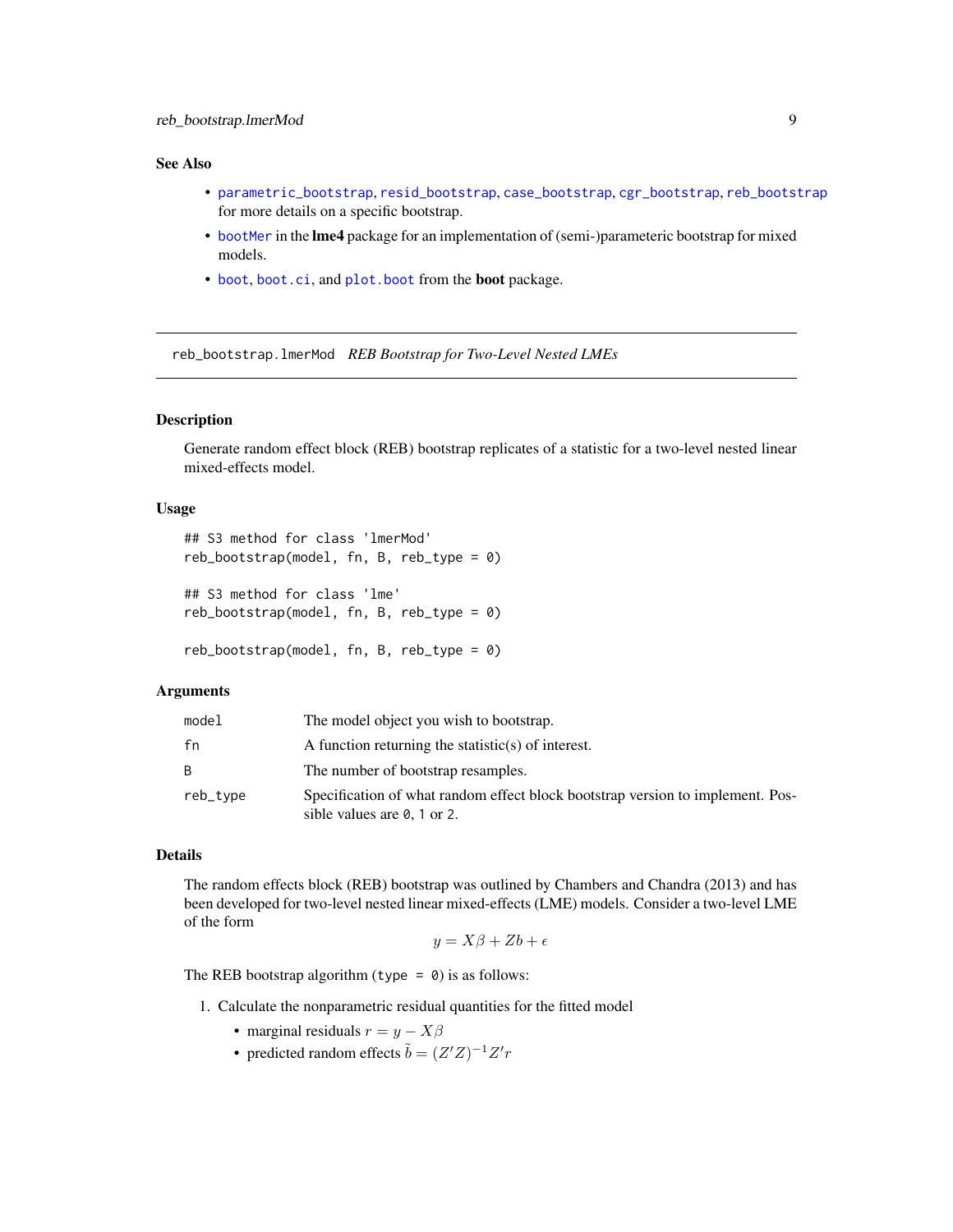• error terms  $\tilde{e} = r - Z\tilde{b}$ 

- <span id="page-9-0"></span>2. Take a simple random sample with replacement of the groups and extract the corresponding elements of  $\tilde{b}$  and tildee.
- 3. Generate bootstrap samples via the fitted model equation  $y = X\hat{\beta} + Z\tilde{b} + \tilde{e}$
- 4. Refit the model and extract the statistic(s) of interest.
- 5. Repeat steps 2-4 B times.

Variation 1 (type = 1): The first variation of the REB bootstrap zero centers and rescales the residual quantities prior to resampling.

Variation 2 (type = 2): The second variation of the REB bootstrap scales the estimates and centers the bootstrap distributions (i.e., adjusts for bias) after REB bootstrapping.

## Value

The returned value is an object of class "boot", compatible with the boot package's [boot](#page-0-0) methods.

#### References

Chambers, R. and Chandra, H. (2013) A random effect block bootstrap for clustered data. *Journal of Computational and Graphical Statistics*, 22, 452–470.

## See Also

- [parametric\\_bootstrap](#page-7-1), [resid\\_bootstrap](#page-9-1), [case\\_bootstrap](#page-3-1), [cgr\\_bootstrap](#page-4-1), [reb\\_bootstrap](#page-8-1) for more details on a specific bootstrap.
- [bootMer](#page-0-0) in the **lme4** package for an implementation of (semi-)parameteric bootstrap for mixed models.
- [boot](#page-0-0), [boot.ci](#page-0-0), and [plot.boot](#page-0-0) from the boot package.

resid\_bootstrap.lmerMod

*Residual Bootstrap for Nested LMEs*

## <span id="page-9-1"></span>Description

Generate residual bootstrap replicates of a statistic for a nested linear mixed-effects model.

#### Usage

```
## S3 method for class 'lmerMod'
resid_bootstrap(model, fn, B)
## S3 method for class 'lme'
resid_bootstrap(model, fn, B)
resid_bootstrap(model, fn, B)
```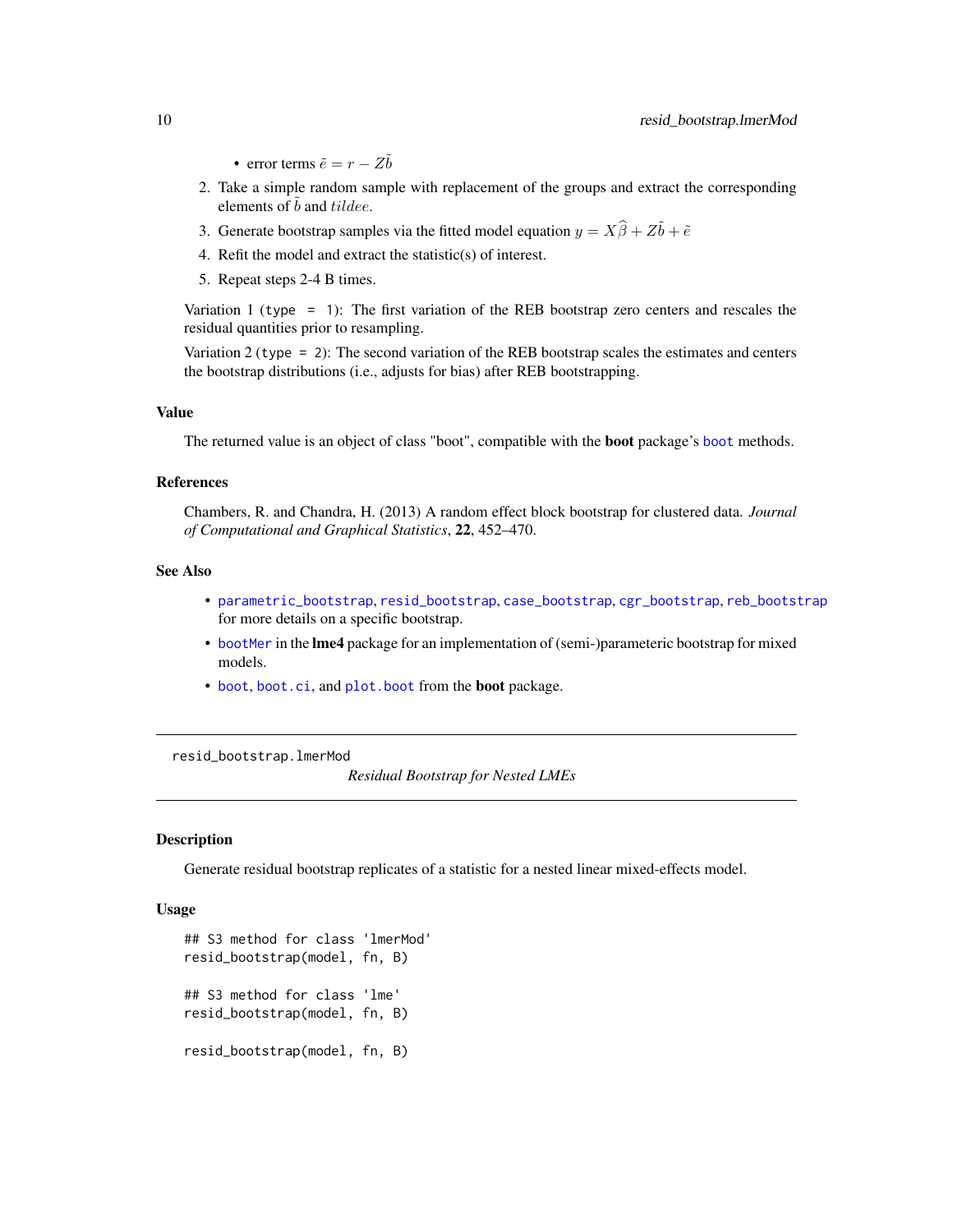#### <span id="page-10-0"></span>**Arguments**

| model | The model object you wish to bootstrap.            |
|-------|----------------------------------------------------|
| fn    | A function returning the statistic(s) of interest. |
| B     | The number of bootstrap resamples.                 |

## Details

The residual bootstrap resamples the residual quantities from the fitted linear mixed-effects model in order to generate bootstrap resamples. That is, a random sample, drawn with replacement, is taken from the estimated error terms and the EBLUPS (at each level) and the random samples are combined into bootstrap samples via the fitted model equation.

## Value

The returned value is an object of class "boot", compatible with the boot package's [boot](#page-0-0) methods.

#### References

Van der Leeden, R., Meijer, E. and Busing F. M. (2008) Resampling multilevel models. In J. de Leeuw and E. Meijer, editors, *Handbook of Multilevel Analysis*, pages 401–433. New York: Springer.

#### See Also

- [parametric\\_bootstrap](#page-7-1), [resid\\_bootstrap](#page-9-1), [case\\_bootstrap](#page-3-1), [cgr\\_bootstrap](#page-4-1), [reb\\_bootstrap](#page-8-1) for more details on a specific bootstrap.
- [bootMer](#page-0-0) in the lme4 package for an implementation of (semi-)parameteric bootstrap for mixed models.
- [boot](#page-0-0), [boot.ci](#page-0-0), and [plot.boot](#page-0-0) from the boot package.